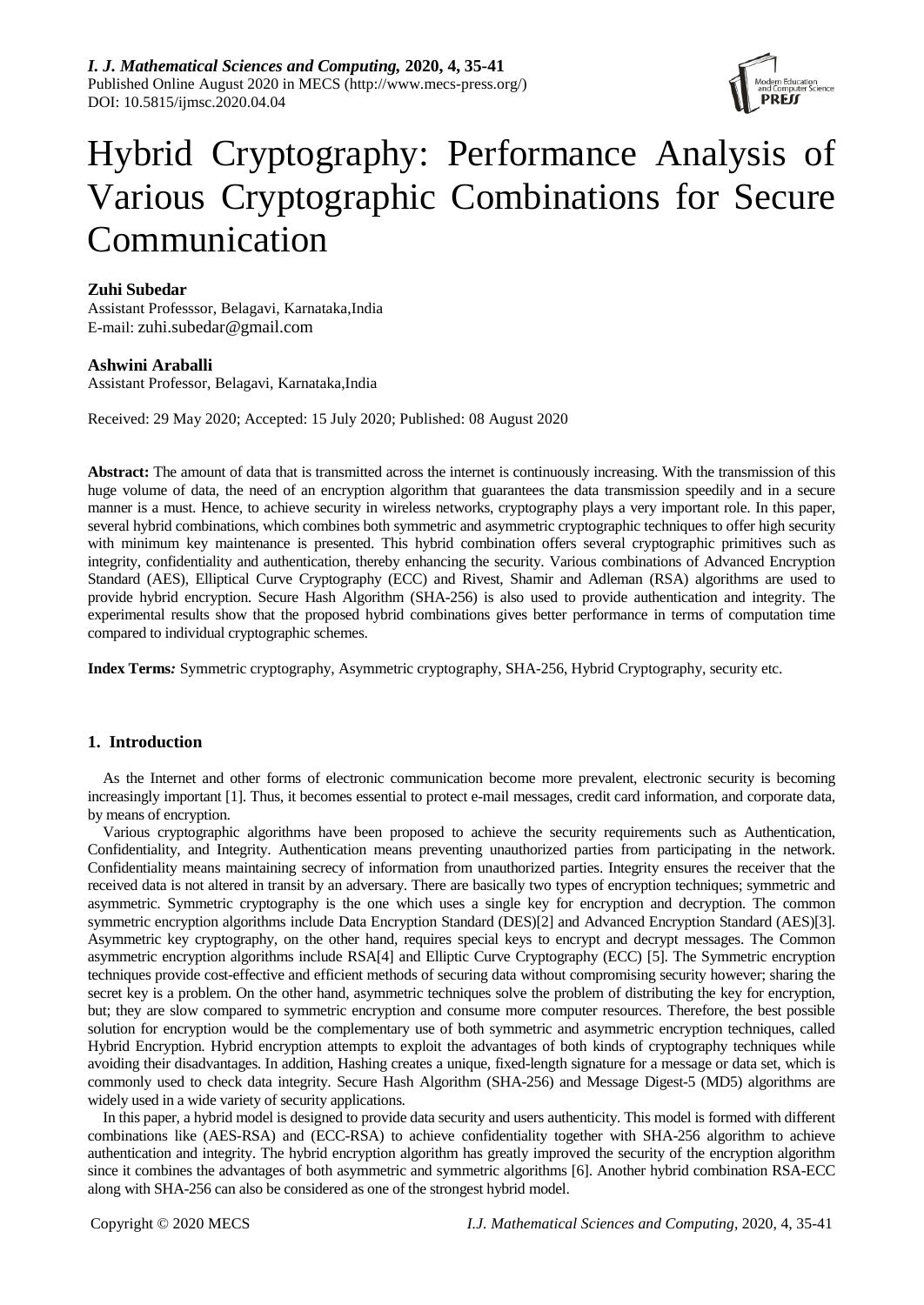### **2. Existing System**

In the current encryption systems, individual algorithms are used to secure data. For instance, Linux systems harness MD5 hash scheme while some other exploits AES or DES algorithms to encrypt their passwords. But each of these algorithms has been cracked some or the other time, which means they are not unconquerable and can be broken by a skilled hand. Thus the security of the data (passwords in many cases) is highly and threateningly compromised. All these algorithms are very famous all around the globe and are used by many, some are even open source. This means that the algorithm's flaws are well known to all and in some cases, even the source code is well known to many. This appends up to the security woes of these algorithms. Thus, there needs to be a system which overcomes these drawbacks while upholding the positive aspects of these widely known algorithms [6].

Wei-hong [7], adopted three most widely used cryptosystems like RSA, DSA and ECC, in this ECC endeavors the highest security among current public key cryptosystems. Its characteristics are small key size, fast key generation, low power, and low hardware requirements.

Using a single encryption algorithm in communication renders it vulnerable to active and passive types of attacks. Thus, using multiple algorithms in a sequence where the output of one algorithm is the input for the next algorithm in the series provides additional security by protecting the data exponentially as well as makes it feasible to be implemented for passwords for extra protection. The multiple encryptions along with the randomness in nature of the selection of the algorithms, their sequence and the number of algorithms used, would provide highest safety with shortest key length. The computational parameters like shortest response time, highest throughput and minimum memory usage helps us in deciding the best hybrid combinations among the existing individual and hybrid encryption schemes.

### **3.Proposed System**

The system proposed here, aspires to describe a hybrid system where encryption algorithms are used in a predefined order on an identical data set one after another to finally procure data in an encrypted form. This encrypted data or cipher text can be used to transfer the confidential data without the fear of being rigged. The only way to decrypt encrypted data is to operate the exact reverse order of the encryption process used at encryption stage [6].

The proposed hybrid crypto model aims to build an efficient and secure encryption algorithm which is based on merging the encryption schemes to make hybrid encryption algorithm that can encrypt and decrypt data efficiently in a secure manner by means of the best suited routing algorithms for optimal data transmission.

There are a variety of routing protocols that exist in ANETs and the routing protocols chosen may have an effect on the performance of network [8,9]. Paper [8] entails a comparative study of AODV, DSDV, and ZRP protocols owing to Routing Approaches, Structure, Selection, Tabulation, Maintenance, Operations, Strengths and Weaknesses.

A Secured Authenticated Scheme (SAS) that is presented in this paper combines both public and private key cryptographic techniques to form Hybrid cryptography that enhances security for secure data transmission. With the application of hashing it is robust against different types of attacks such as brute force, masquerading, replay, Denial of Service etc.

### **4. Implementation Model**

The Hybrid Encryption model is as shown in Fig.1 in which the plaintext message is encrypted using Symmetric cryptography and the derived cipher text is communicated over a secure channel. In contrast, the hash value is computed for the same plaintext using SHA-256 and is concatenated with the symmetric key to form data and key encapsulation. Then, concatenated data is encrypted using asymmetric cryptography. Thus, the cipher-text obtained is the concatenation of Symmetric and Asymmetric Cipher.



### Fig.1. Hybrid Encryption Model

The hybrid decryption model is shown in Fig. 2 which details the exact reverse sequence of the operations of encryption phase to decrypt the cipher text, thus even if the algorithms used in this process are known, unless the sequence of decryption is known, the decryption is impossible.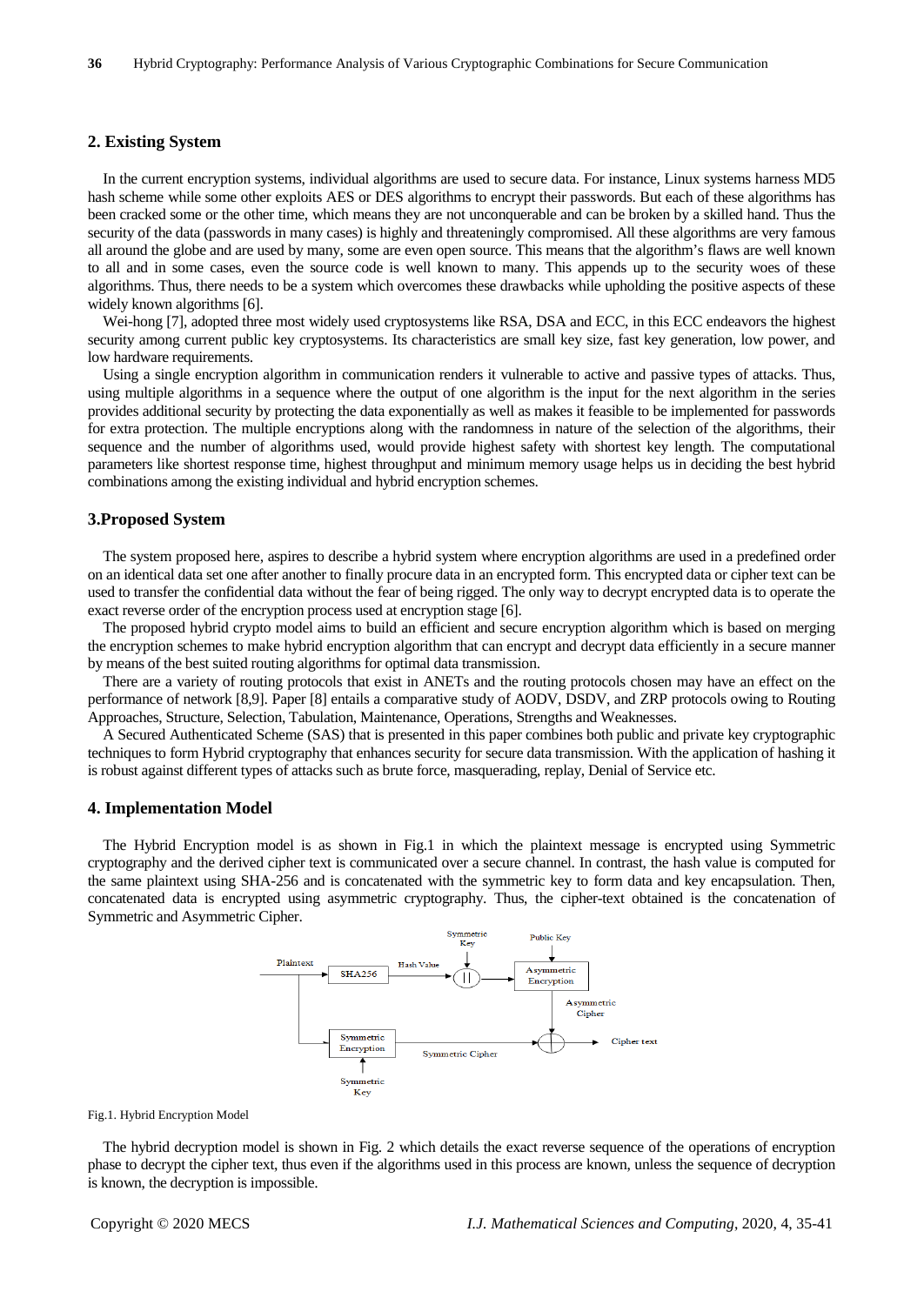



### **5. Result Representation**

Extensive experiments were performed to analyze the efficiency of the implemented hybrid combinations in terms of encoding-decoding time, security proportions, memory usage and overall throughput. The hybrid cryptography algorithms were tested using MATLAB tool for different text or message lengths.

*A. Time of Encryption and Decryption Processes:* 

The encryption time is the time taken to convert plaintext to cipher text and the decryption time is the time taken convert cipher text back to plaintext. [10]. Table 1 shows the time taken to encrypt and decrypt the data in individual algorithms such as AES, ECC and RSA. From Table 1, it can be seen that RSA takes lowest time for cryptography process than AES and ECC.

Table 1: Comparison of Data Execution Time for individual cryptographic schemes

| <b>Message</b>   | <b>Encoding-Decoding Time (seconds)</b> |            |            |  |
|------------------|-----------------------------------------|------------|------------|--|
| Length<br>(Bits) | <b>AES</b>                              | <b>ECC</b> | <b>RSA</b> |  |
| 48               | 19.51                                   | 11.55      | 0.2306     |  |
| 64               | 28.46                                   | 15.48      | 0.2350     |  |
| 80               | 37.37                                   | 23.03      | 0.3184     |  |
| 96               | 42.97                                   | 35.19      | 0.3518     |  |
| 128              | 48.72                                   | 41.22      | 0.4261     |  |

Table 2: Comparison of Data Execution Time for proposed hybrid combinations V/s individual schemes

| <b>Message</b> | <b>Encoding-Decoding Time (seconds)</b> |          |  |
|----------------|-----------------------------------------|----------|--|
| Length         | <b>Proposed Hybrid Combinations</b>     |          |  |
| (Bits)         | AES-RSA                                 | RSA-ECC  |  |
| 48             | 10.2493                                 | 8.3266   |  |
| 64             | 14.7360                                 | 14.8445  |  |
| 80             | 21.8297                                 | 17.12.74 |  |
| 96             | 34.0297                                 | 21.6842  |  |

From Table 2, it can be concluded that the proposed hybrid scheme allows the user to encrypt data with hybrid algorithms that uses two strong encryption algorithms without taking more time for both encryption and decryption for various message lengths. The same results are illustrated in Fig. 3 and Fig. 4.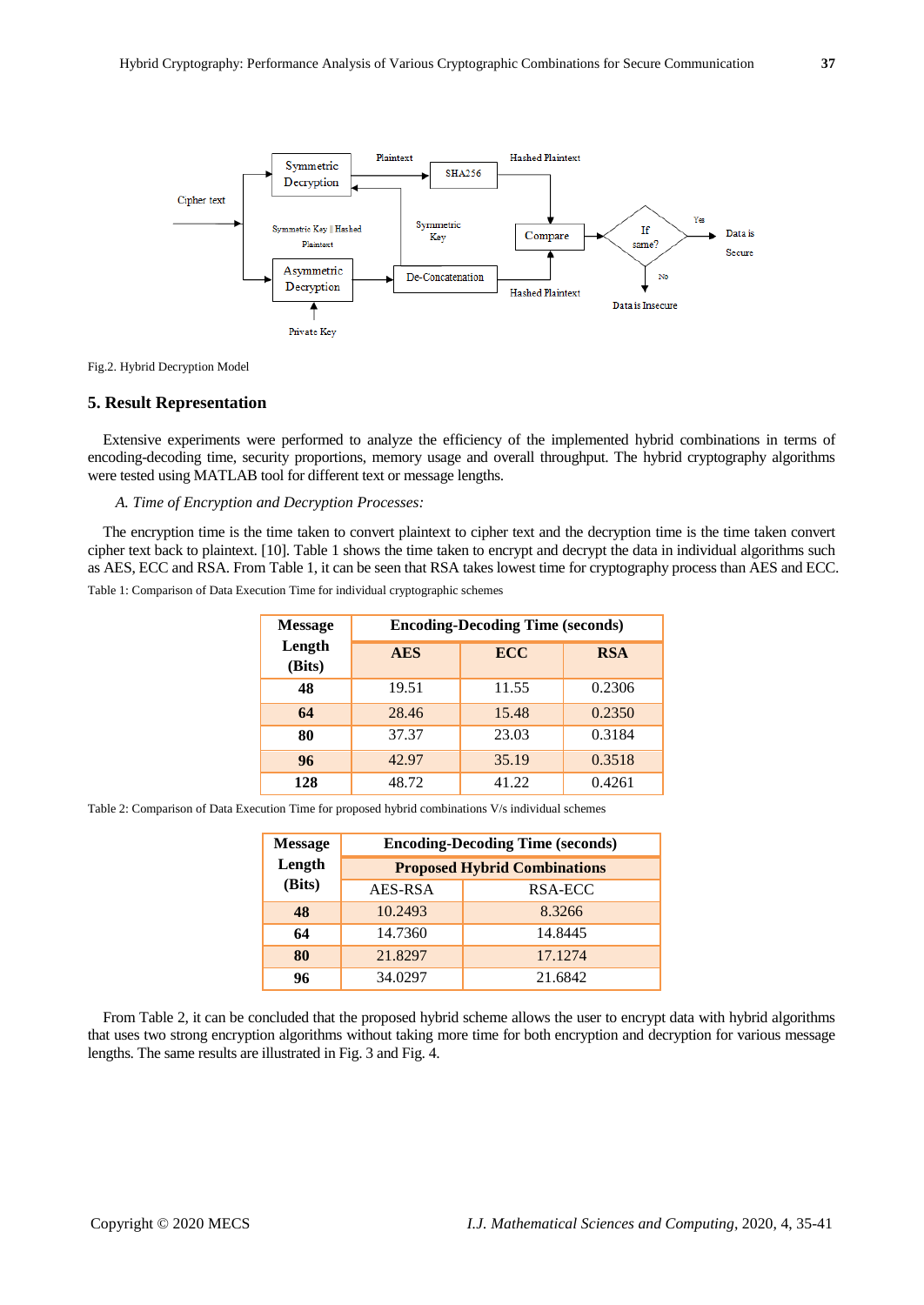

Fig.3. Plot of Encoding – Decoding time V/s Data Analysis



Fig.4.Percentage chart of Encoding-Decoding Time V/s various Cryptographic Schemes

| Table 3: Key Length Ratio between RSA, DSA and ECC Cryptosystems in same security property [12] |  |  |  |
|-------------------------------------------------------------------------------------------------|--|--|--|
|-------------------------------------------------------------------------------------------------|--|--|--|

| Key length of | Key length of | <b>Security</b><br><b>Proportion</b> |  |
|---------------|---------------|--------------------------------------|--|
| (RSA/DSA)     | <b>ECC</b>    |                                      |  |
| 512           | 112           | 5:1                                  |  |
| 1024          | 160           | 7:1                                  |  |
| 2048          | 224           | 9:1                                  |  |
| 3072          | 256           | 12:1                                 |  |
| 7680          | 384           | 20:1                                 |  |

Table 3 shows the key length ratios between the cryptosystems in the same security proportions. It ensures that ECC offers better security than RSA/DSA at same security levels with different key sizes. ECC is highly complex algorithm to implement and if it is used with any other cryptographic schemes, to form hybrid system, then that hybrid scheme will be considered as highly robust and secure one.

### *B. Throughput:*

The Throughput is based on the Encryption and Decryption time that indicate the communication speed of an encryption scheme. It is standardized as:

$$
Throughout = (T_P(E_t + D_t)) * 100
$$
 (1)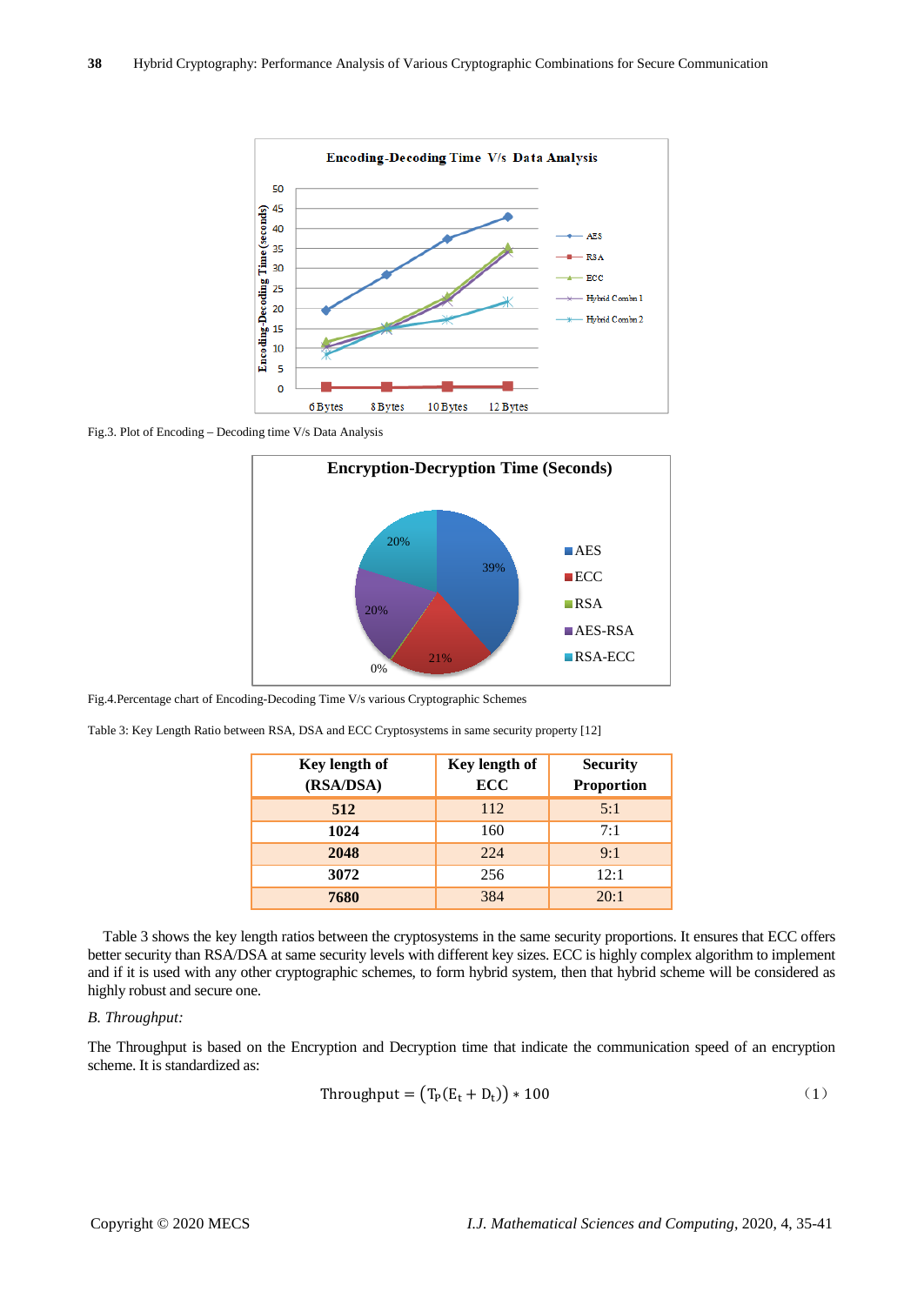

Table 4: Throughput of Hybrid Combination V/s Message lengths

| <b>Message</b>    | Throughput $(\% )$ |                |                |  |
|-------------------|--------------------|----------------|----------------|--|
| Length<br>(Bytes) | AES-<br><b>RSA</b> | <b>AES-ECC</b> | <b>RSA-ECC</b> |  |
| 6                 | 58.54              | 12.37          | 72.58          |  |
| 8                 | 54.29              | 12.99          | 53.89          |  |
| 10                | 45.81              | 14.76          | 58.38          |  |
| 12                | 35.26              | 16.30          | 55.34          |  |
| 16                | 29.83              | 19.86          | 63.10          |  |

From Table 4, it is seen that hybrid Combination RSA-ECC offers highest throughput 56% compared to AES-RSA as well as AES-ECC combinations amongst the used three hybrid combinations with various message lengths. The same is entailed in Fig. 5 and Fig.6.



Fig.5. Plot of Throughput V/s Message lengths for Hybrid Combinations



Fig.6.Percentage Chart of Throughput for Hybrid Combinations

### *C. Memory Consumption:*

The memory consumed is the main memory required to process encryption algorithms.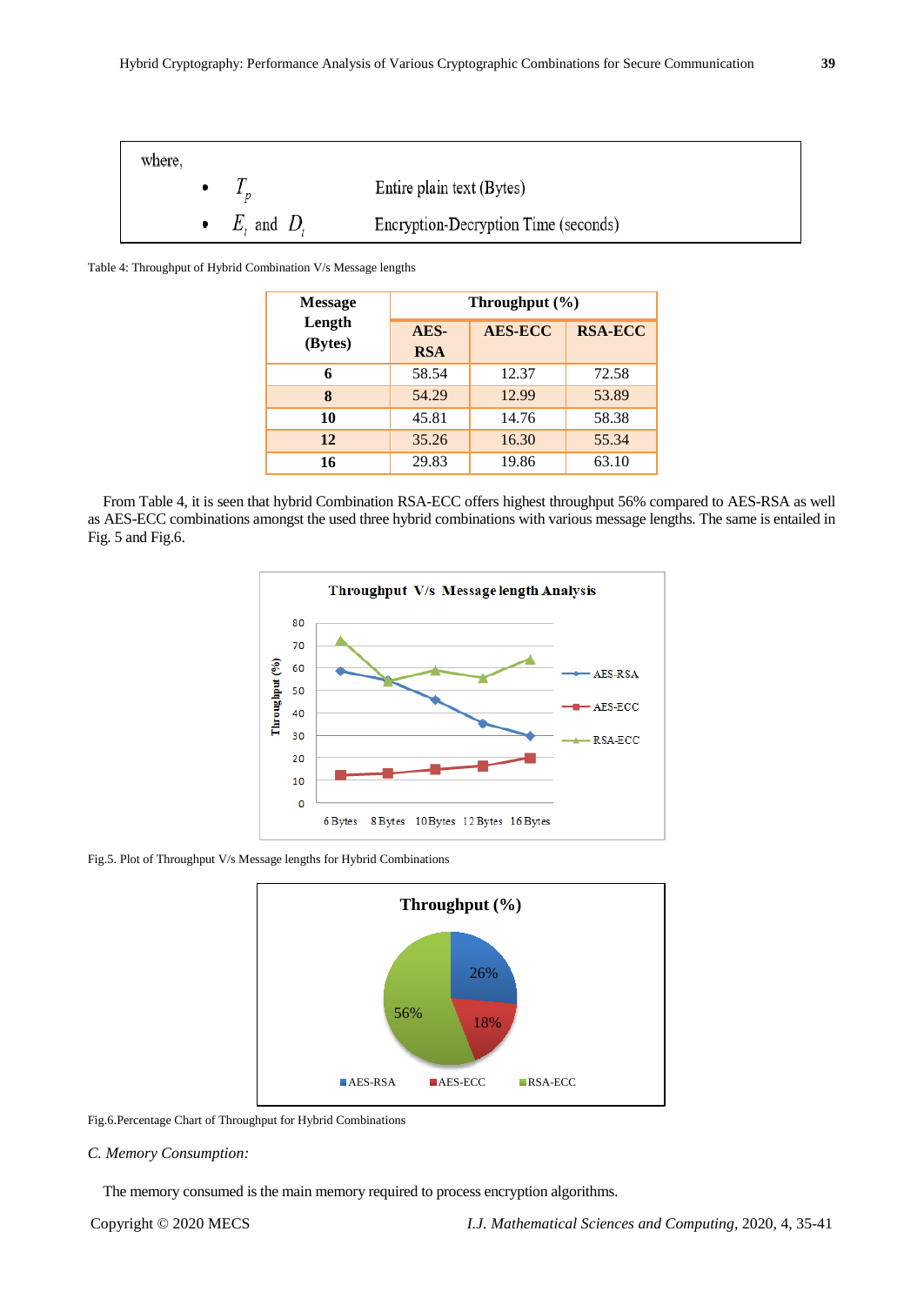Table 5: Memory Consumed for Individual schemes & Hybrid Combinations

| <b>Memory Consumed by Encryption Schemes (K-Bytes)</b> |      |                            |         |         |         |
|--------------------------------------------------------|------|----------------------------|---------|---------|---------|
| <b>Individual Schemes</b>                              |      | <b>Hybrid Combinations</b> |         |         |         |
| <b>AES</b>                                             | ECC. | <b>RSA</b>                 | AES-RSA | AES-ECC | RSA-ECC |
| 6.75                                                   | 2.17 | 0.20                       | 6.908   | 8.916   | 2.372   |

Table 5 shows the memory consumption of Wireless network after implementing the proposed hybrid model and the existing model. The same is depicted by Fig. 7. Although memory consumed by hybrid combinations are more compared to individual encryption schemes but in terms of assuring security, hybrid combinations stand at top because of the use of two cryptographic schemes and hashing, prevailing to preservation and confidentiality of original message.



Fig.7.Percentage chart of Memory Consumed by Various Cryptographic Schemes

### **Conclusion**

In this paper, a robust hybrid scheme for secure routing and data transmission in Wireless Networks is presented. It is specifically designed to solve the issues related to practical implications like efficient computation (i.e., overall Throughput), short response time (i.e., encryption-decryption time), and the strength (i.e., key length security proportions) of cryptographic algorithms. Conventional algorithms were easily cracked and have an easy way to encipher and they can be used in very efficient way if they are combined to form a hybrid scheme. Our proposed hybrid system tries to trap the intruder through two security levels such as encryption-decryption and hashing. Preservation of the original text is assured by Hashing whereas confidentiality is assured by Cryptographic algorithms (hybrid combinations). Additionally, hybrid system offers enhanced security with shorter encryption-decryption time and highest throughput. Out of the three proposed hybrid combinations RSA-ECC combination with hashing works efficiently since it has shorter response time, highest throughput and consumes less memory for the implementation.

### **References**

- [1] Dr. Vivek Kapoor, Rahul Yadav, A Hybrid Cryptography Technique to support Cyber Security Infrastructure, International Journal of Advanced Research in Computer Engineering and Technology,2015; Volume 4,Issue 11.
- [2] Singh, G., Supriya, A study of encryption algorithms (RSA, DES, 3DES and AES) for information security, International Journal on Computer Applications, 2013; Volume 67,Issue 19.
- [3] Burr, W., Selecting the advanced encryption standard, IEEE, 2003.
- [4] Frunza, M., Asachi, Gh., Improved RSA encryption algorithm for increased security of wireless networks, International Symposium, 2007.
- [5] Kodali, R., Sarma, N., Energy efficient ECC encryption using ECD, Emerging Research in Electronics, Computer Science and Technology, Springer, 2013; pp. 471–478.
- [6] Susarla, S. and Borkar, G., Hybrid Encryption System.